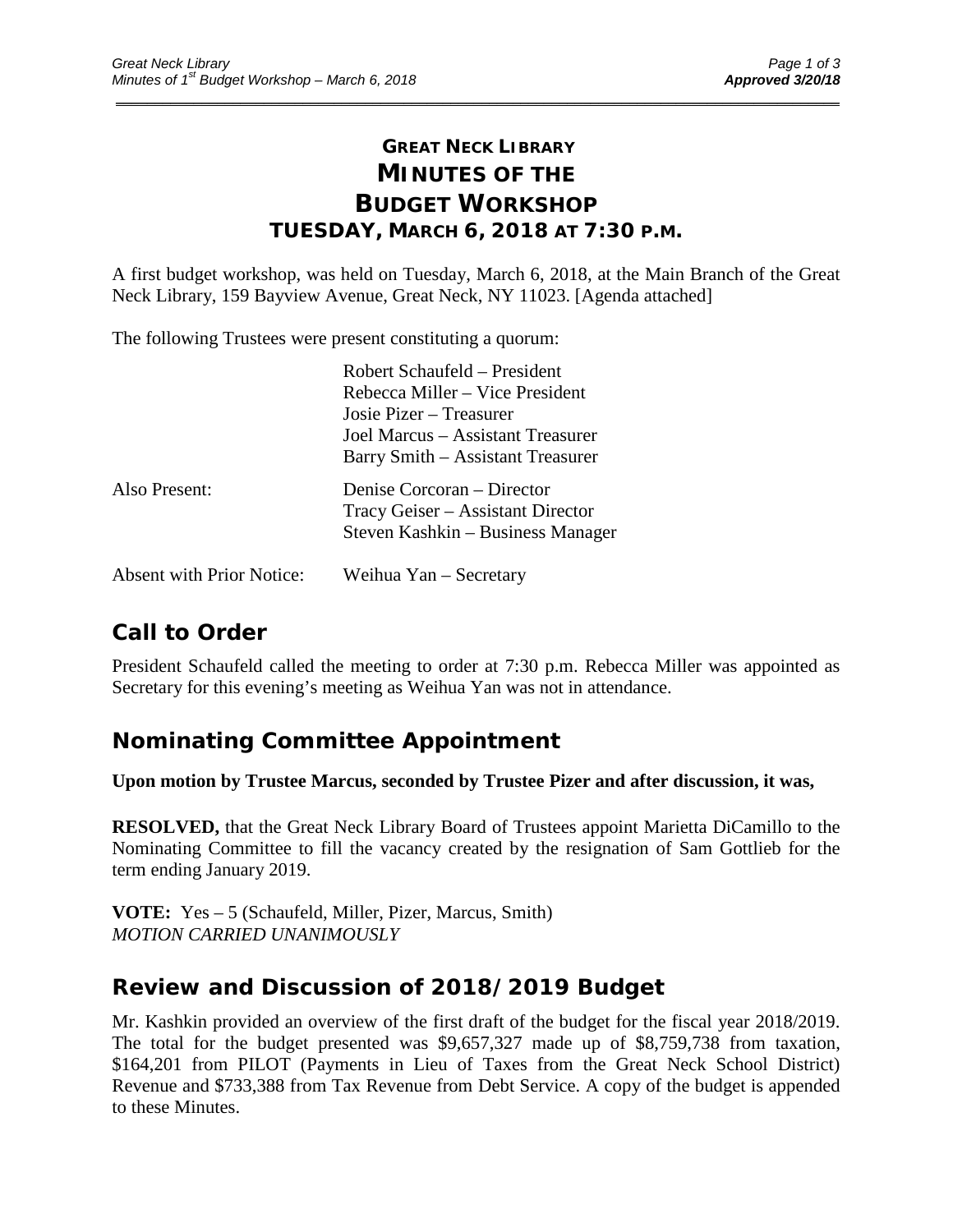This draft budget will be revised to include suggestions from the Board and presented at the second budget workshop on March 12, 2018.

\_\_\_\_\_\_\_\_\_\_\_\_\_\_\_\_\_\_\_\_\_\_\_\_\_\_\_\_\_\_\_\_\_\_\_\_\_\_\_\_\_\_\_\_\_\_\_\_\_\_\_\_\_\_\_\_\_\_\_\_\_\_\_\_\_\_\_\_\_\_

These Minutes provide highlights and comments on the  $1<sup>st</sup>$  draft budget:

### OPERATING REVENUE

Vice President Miller inquired as to what was captured in E-Commerce (Line 15). Business Manager Steven Kashkin stated that it is based on money received for online payments.

*Public Comment: M. DiCamillo*

### SALARIES

President Schaufeld requested that Business Manager Steven Kashkin confirm that the staff two percent staff increase is reflected in the budget.

#### *Public Comment: M. DiCamillo*

### LIBRARY MATERIAL AND PROGRAMS

President Schaufeld stated that the savings realized on communications and internet was due to the recommendations of PC Wizard during their tenure with the library.

Vice President Miller stressed the importance of staff attending outside conferences and wanted to make sure the expense of this was taken into account in the budget.

*Public Comments: C. Ye, M. DiCamillo*

### ADMINISTRATIVE EXPENSE

Vice President Miller requested that Business Manager Steven Kashkin review memberships and dues items (Lines 136, 137, 173, 174) to consider combining them into a single line item.

### BUILDING AND OCCUPANCY

Treasurer Pizer requested that Business Manager Steven Kashkin add more detailed explanations of budget increases and decreases to the comments column.

*Public Comment: M. DiCamillo, C. Ye*

# **OPEN TIME**

Karen Rubin – Tax Revenue, Reserves, Landscaping, Staffing, History Room